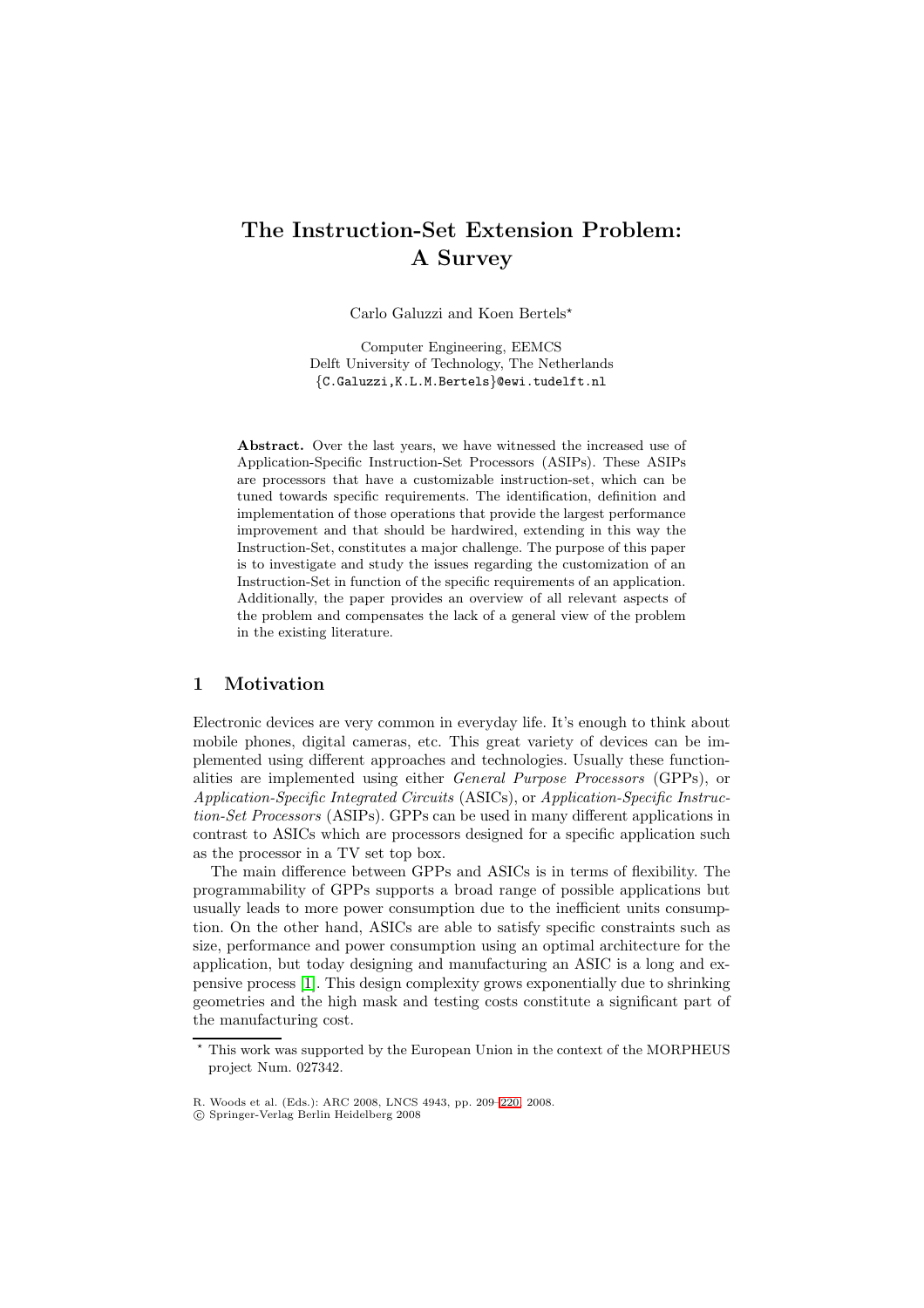Over the last years, we have witnessed the increased use of GPPs that are combined with ASIPs. These ASIPs are processors situated in between GPPs and ASICs that have a customizable instruction-set, which can be tuned towards specific requirements. Time-to-market and reduced development costs have became increasingly important and have paved the way for reconfigurable architectures. These combine the flexibility of SW with the performance of HW. The higher cost/performance ratio for ASIPs have led researchers to look for methods and properties to maximize the performance of these processors. Each particular configuration can then be seen as an extension of the instruction-set. The identification, definition and implementation of those operations that provide the largest performance improvement and that should be hardwired, constitutes a major challenge.

The issues involved at each step are various and range from the isomorphism problem and the covering problem, well known computationally complex problems, to the function's study necessary for the guide function and the cost function, involved in the generation step and in the selection step respectively. Beside these, all the issues involved in this problem will be analyzed and studied in detail.

The customization of an instruction-set can be categorized in two main approaches. As the name suggests, complete customization involves the whole instruction-set which is tuned towards the requirements of an application [\[2](#page-9-2)[,3,](#page-9-3)[4,](#page-9-4)[5\]](#page-9-5), while partial customization involves the extension of an existing instruction-set by means of a limited number of instructions [\[6](#page-9-6)[,7,](#page-9-7)[8](#page-9-8)[,9,](#page-9-9)[10](#page-9-10)[,11](#page-9-11)[,12](#page-9-12)[,13,](#page-10-0)[14\]](#page-10-1). In both cases the goal is to design an Instruction-Set containing the most important operations needed by the application to maximize the performance. Besides providing an overall account, we also address considerations such as scalability, how to deal with overlapping instructions and how to address the complexity of the problem at hand.

The instruction-set customization problem represents a well specified topic where results and concepts from many different fields, such as engineering and graph theory are required. Especially the latter is the dominant approach and seems to provide the right analytical framework. Every application is thus represented by a directed graph and the required new complex instructions are seen as subgraphs having particular properties. The problem then translates into recognizing isomorphic subgraphs. Equally important are the covering and the selection problem. These are addressed by different techniques such as branchand-bound, dynamic programming, etc. The proposed solutions are either exact, mathematical models whenever appropriate and possible or, given that the problem involved is known to be computationally complex, heuristics that are used in those cases where the mathematical solution is not computable.

The purpose of this paper is to investigate and study the issues regarding the customization of an instruction-set in function of the specific requirements of an application. The main goal of the paper is to provide a critical and detailed overview of all the aspects involved in instruction-set customization. The contribution of the paper is twofold: firstly, it provides an overview of **all relevant aspects** of the problem. Secondly, it compensates for the **lack** of a general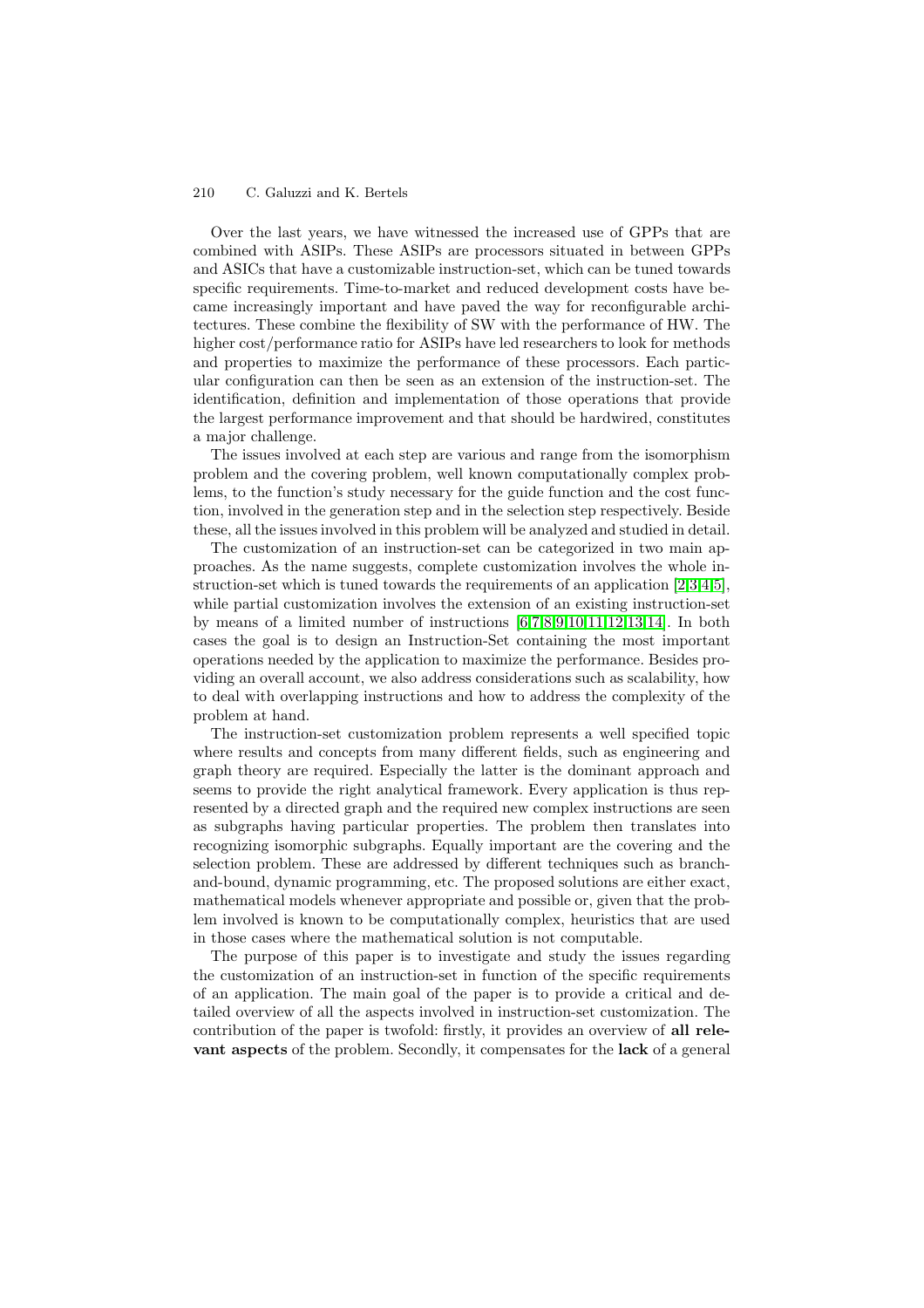view of the problem in the existing literature which only consists of **sporadic comparison** limited to isolated issues involved.

The paper is structured as follows. In Section 2, an introduction to the problem is presented. Section 3, 4 and 5 present the subproblems involved in the instruction-set customization, namely instruction generation and selection and the guide/cost function respectively. Section 6 presents an analysis of the type of instructions which is possible to generate. Concluding remarks and an outline of research conducted are given in Section 7.

## **2 Introduction to the Problem**

Typically we start with a high level code, like C, that specifies the application and we manually specialize the embedded processor in a way that performance and cost constraints are satisfied. Irrespective of the type of customization, complete or partial, we can distinguish two approaches related to the level of abstraction on which we operate, i.e. the granularity at which code is considered: fine-grained and coarse-grained. The first one works at the operation level and implements small clusters of operations in HW [\[7](#page-9-7)[,10,](#page-9-10)[12,](#page-9-12)[13](#page-10-0)[,14,](#page-10-1)[43](#page-11-0)[,59](#page-11-1)[,44\]](#page-11-2); the second one operates at the loop or procedure level and identifies critical loops or procedures in the application, and displaces them from SW to HW as a whole [\[16,](#page-10-2)[17,](#page-10-3)[18](#page-10-4)[,19](#page-10-5)[,20,](#page-10-6)[21\]](#page-10-7). The main differences are in terms of speedups and flexibility: although a coarse-grained approach could produce a large speedup, its flexibility is limited, given that this approach is often performed on a per application basis and it is difficult that other applications have the same loop or procedure as critical part. Consequently many authors prefer either a fine-grained approach, even if it limits the achievable speedup compared to the coarse-grained one, or a mix of coarse and fine-grained techniques, since they operate at different levels and do not interfere with each other.

Basically the target is the identification of the operations that should be implemented in HW and the ones that have to be left for SW execution to achieve the requirements of the application. For this reason many authors naturally define this problem as a HW-SW codesign problem or HW-SW partitioning [\[22,](#page-10-8)[23,](#page-10-9)[24](#page-10-10)[,25](#page-10-11)[,26\]](#page-10-12) which consists of concurrently balance at design time, the presence of HW and SW. The operations implemented in HW are incorporated in the processor either as new instructions and processor capabilities, in the form of special functional units integrated on the processor or implemented as peripheral devices. The interface between these systems parts is usually in the form of special purpose instructions embedded in the instruction stream. These HW components are more or less tightly coupled to the processor and involve different synchronization costs. Thus it becomes necessary also to select an appropriate communication and synchronization method within the architecture. The implementation of clusters of operations in HW as new complex operations, whatever nature they have, will benefit the overall performance only if the time the HW platform takes to evaluate them is less than the time required to compute the same operations in SW. As a result, compilation time and initialization time of the reconfigurable resources have to be considered as well.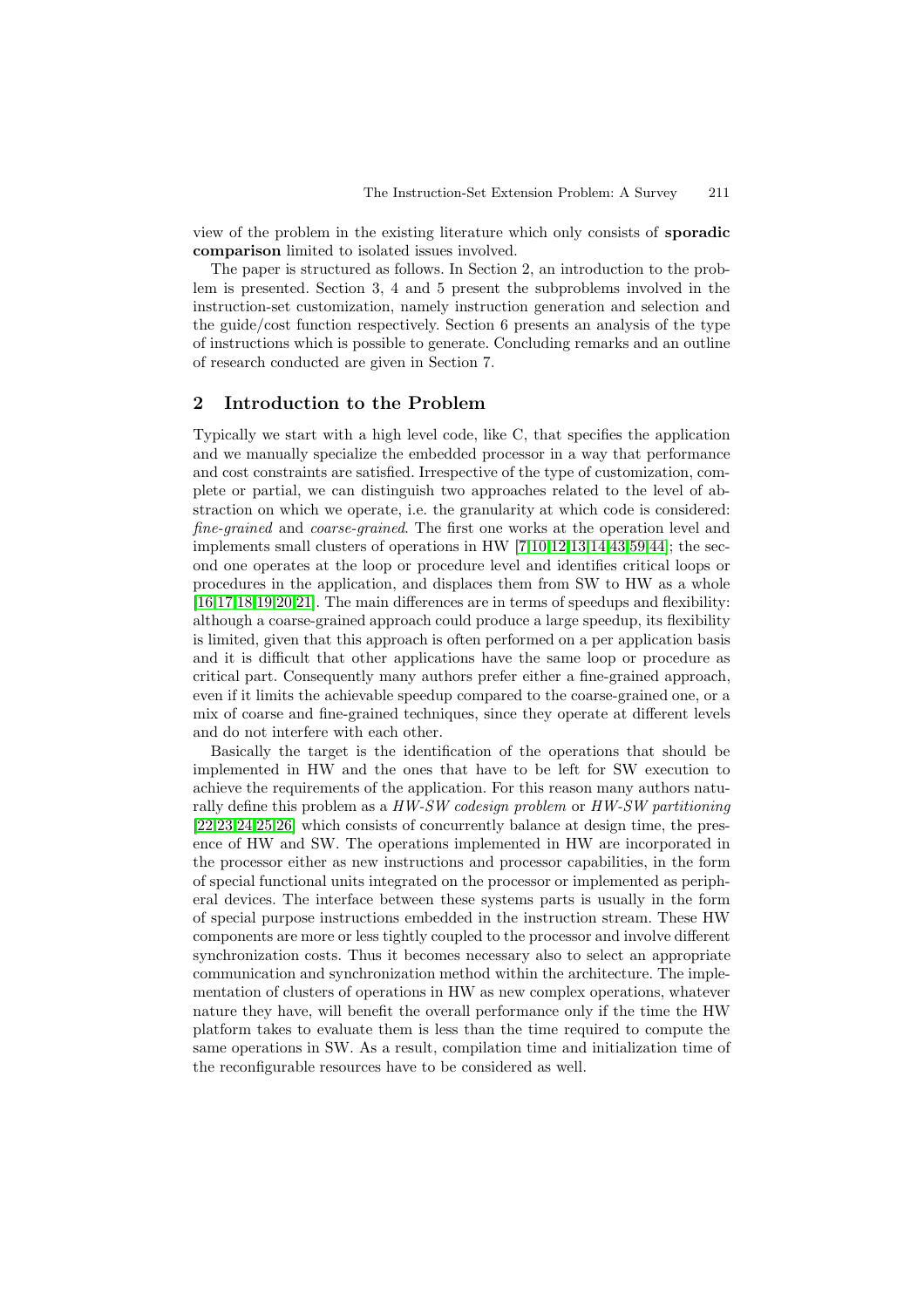At first, we profile the application SW looking for computation intensive segments of the code which, if mapped on HW, increases performance. The processor is then manually tailored to include the new capabilities. Although human ingenuity in manual creation of custom capabilities creates high quality results, performance and time-to-market requirements as well as the growing complexity of the design space, can benefit from an automatic design flow for the use of these new capabilities [\[28,](#page-10-13)[29](#page-10-14)[,12](#page-9-12)[,30](#page-10-15)[,31,](#page-10-16)[32](#page-10-17)[,13](#page-10-0)[,14](#page-10-1)[,60\]](#page-11-3). Moreover the selection of multiple custom instructions from a large set of candidates involves complex tradeoff and can be difficult to be performed manually.

There is a huge number of different interpretations and possible solutions to the instruction-set extension problem. Many authors adopt a graph theoretical approach in their work. Graph theory has became the dominant approach and seems to provide the right analytical framework. In this context the code of the application is represented with a directed graph, called the subject graph, and the intensive segments of the code to map on HW are subgraphs of the subject graph [\[12,](#page-9-12)[14\]](#page-10-1). Depending on the level of abstraction on which we operate, nodes represent basic operations as well as entire procedures, functions or loops; edges represent data dependencies.

The extension of an instruction-set with new complex instructions can formally be divided into instruction generation and instruction selection. Given the application code, instruction generation consists of clustering of basic operations (such as add, or, load, etc.) or of mixed operations into larger and more complex operations. These complex operations are identified by subgraphs which can cover entirely or partially the subject graph. Once the subgraphs are identified, these are considered as single complex operations and they pass through a selection process. Generation and selection are performed with the use of a guide function and a *cost function* respectively, which take into account constraints that the new instructions have to satisfy to be implemented in HW. We now analyze instruction generation and instruction selection in more detail.

## **3 Instruction Generation**

Instruction generation is mainly based on the concept of template. We call **template** a set of program statements that is a candidate for implementation as a custom instruction. Therefore a template is equivalent to a subgraph representing the list of statements selected in the subject graph, where nodes represent the operations and edges represent the data dependencies.

Instruction generation can be performed in two non exclusive ways: using existing templates or creating new templates. A collection of templates constitutes a **library of templates**. Many authors assume the existence of templates which are given as an input and which are identified inside the subject graph [\[33,](#page-10-18)[6,](#page-9-6)[31\]](#page-10-16), however this is not always the case and many authors develop their own templates [\[16](#page-10-2)[,17,](#page-10-3)[34](#page-10-19)[,7](#page-9-7)[,10](#page-9-10)[,35,](#page-10-20)[14](#page-10-1)[,43](#page-11-0)[,59\]](#page-11-1).

In the first case, instruction generation is nothing more than the identification of recurrences of specific templates from the library within the application. It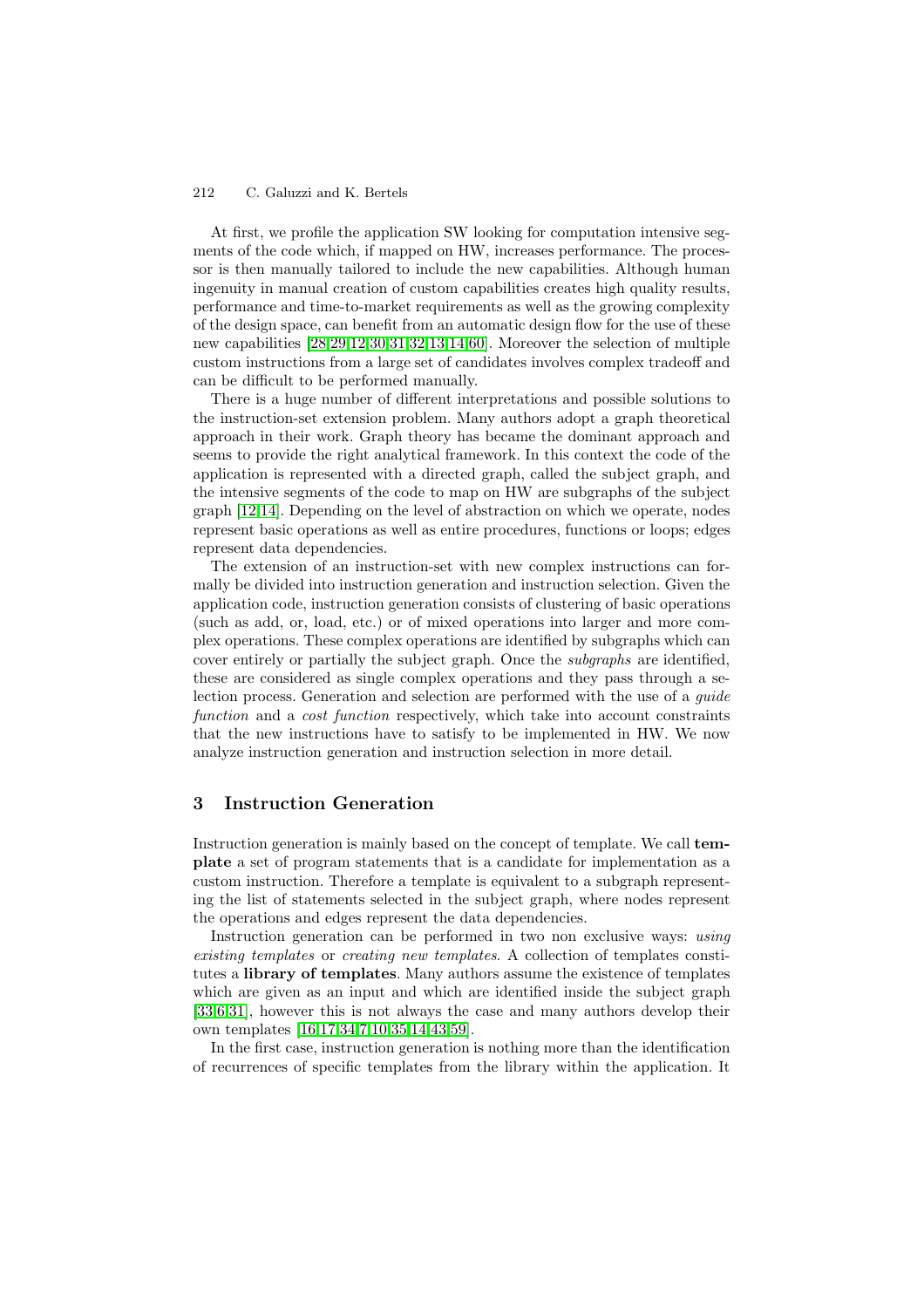is similar to the graph isomorphism problem [\[36](#page-10-21)[,37,](#page-10-22)[62\]](#page-11-4). In this case instruction generation can be considered as **template identification**. In the second case templates are identified inside the graph using a guide function. This function considers a certain number of parameters (often called constraints) and starting from a node taken as a seed, grows a template which respects all the parameters. Once a certain number of templates is identified the graph is usually reanalyzed to detect recurrences of the built templates.

The analysis of the application to identify instructions is often called design space exploration. We can detect a certain number of problems involved in instruction generation: (1) the complexity of the exploration, (2) the shape of the graph and (3) the overlapped templates.

A graph with n nodes contains  $2^n$  subgraphs. Theoretically this means that there is an exponential number of possible new complex operations which can be selected inside a graph. This turns into an exponential complexity in the design space exploration. This problem can be avoided in two ways: reducing the design space explored, for example using heuristic instead of exact algorithms, or introducing more parameters into the guide function and introducing efficient bounding techniques. The use of heuristics, even though it reduces the design space explored, turns into the generation of non optimal solution or feasible ones, and they are often used with no theoretical guarantee. The introduction of additional parameters in the guide function can reduce the number of candidates for HW implementation, but has the drawback that every time a node is evaluated for a possible inclusion or not in the cluster, every parameter has to be satisfied and therefore the reduction of candidates turns into an increase of complexity of the approach due to the multiple analysis of the nodes.

A way to solve exactly covering problem is by using a **branch-and-bound** approach. This approach starts with a search space potentially exponential in size, and reduce step by step the search space using effective bounds and pruning techniques [\[38,](#page-10-23)[39\]](#page-11-5). Other covering approaches use dynamic programming which is a way of decomposing certain hard to solve problems into equivalent formats that are more amenable to solution. A drawback of dynamic programming is that it can only operate on tree-shaped subject graph and patterns, excluding directed graph with cycles. Thus the non-tree-shaped graph has to be decomposed into sets of disjoint trees. Other approaches, like [\[10\]](#page-9-10), are based on dynamic programming, without the requirement that the subject graph and the patterns are trees.

The second difficulty concerns the shape of the graph. First of all graphs can be divided in cyclic and acyclic graphs. Usually only acyclic graphs are considered during the analysis. This follows from the fact that acyclic graph can be easily sorted, for example by a topological ordering, whereas cyclic graph cannot. Therefore the trouble of defining a one-to-one order of the nodes to the complexity of the problem is added. Moreover a cyclic graph can be transformed into an acyclic one if, for example, the cycles are unrolled. An other problem is given by the management of disconnected graphs. Even though the study of the problem including disconnected graphs in the analysis allows for exploiting the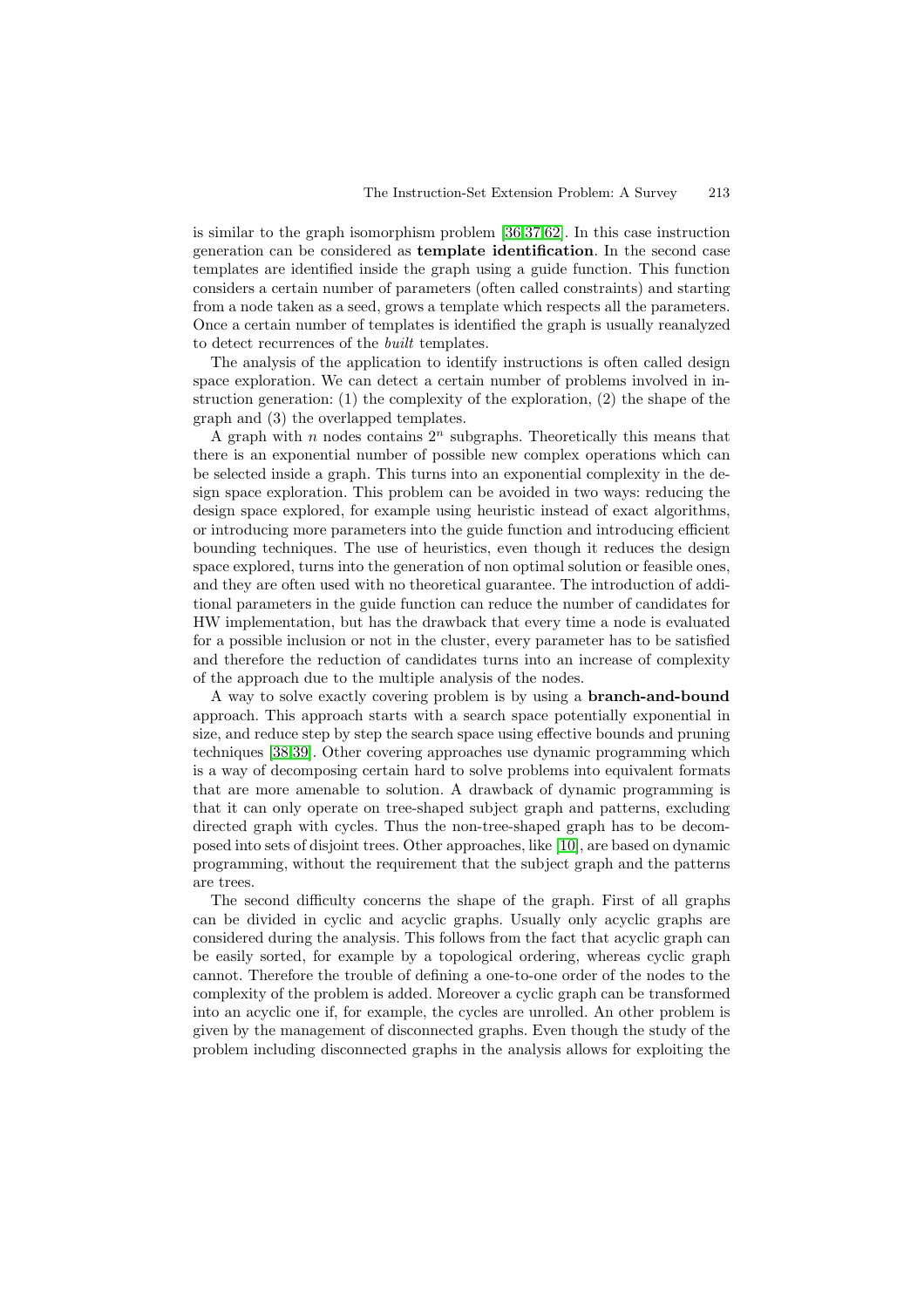parallelism provided by considering each connected components at the same time [\[40,](#page-11-6)[12,](#page-9-12)[14\]](#page-10-1), in many cases the authors have taken up only the study of connected graphs [\[10,](#page-9-10)[28](#page-10-13)[,25](#page-10-11)[,31](#page-10-16)[,32,](#page-10-17)[41\]](#page-11-7), shifting the study of disconnected graph in the study of  $k$  graphs, where  $k$  is the number of connected components.

The last problem is the management of overlapped templates<sup>[1](#page-5-0)</sup> [\[32,](#page-10-17)[42\]](#page-11-8). This problem is mainly related to the case when templates are provided. Usually, when a template is grown, the nodes included in the template are removed from the nodes subject to further analysis and therefore two disjointed templates can not overlap. This problem which, for instance, can be solved with the replications of the common nodes between the overlapped template, is very important. By the replication of few nodes, the cost of the replicated nodes can be paltry compared to the gain in performance which it is possible to get implementing in HW all the overlapped templates, especially under tight area constraint. Although mainly related to instruction generation, overlapped templates are a problem which affects also instruction selection.

## **4 The Guide Function and the Cost Function**

Instruction generation as well as instruction selection make use of a function to identify or select the most profitable instructions to hardwire. These functions are called **guide function** and **cost function** respectively. They are strictly related one another and both are used to help the search of new instructions.

The aim of the guide function in template generation is to help the identification of a certain number of templates inside the graph. The output of the guide function is a set P defined as follows:  $P = \{T_i \subseteq G, \text{ with } i \in \mathbb{N}\},\$ where G is the subject graph and  $T_i$  are the templates identified in  $G$ .

Instruction selection makes use of a cost function. This function, similar to the guide function, is used to prune the set of candidates  $P$  generated during instruction generation. The main goal of the cost function is the identification of an optimal subset  $P_{Opt} \subseteq P$  of templates. These templates satisfy a certain number of constraints. This is usually reflected into a reduction of the execution time of the application, and/or into a properly filling of the available area on the reconfigurable component, and/or into a minimization of the delay, and/or of reduction the power consumption, etc. Clearly the bigger is the size of  $P$ , i.e. the greater is the number of templates identified inside the subject graph, the harder is the selection of  $P_{Opt} \subseteq P$ . Although this can be seen as an additional problem, it is not always the case. A big size of  $P$  in terms of candidates for HW implementation becomes useful when the constraints are changed, shrunk or relaxed allowing different choices of the subset  $P_{Opt}$  satisfying the new constraints. As a consequence, the reconfigurability of the approach benefits.

The guide function usually includes physical constraints as parameters like the number of inputs and outputs. Apart from that, the guide function can include more generally constraints which, if respected, allows the implementation

<span id="page-5-0"></span>For example two subgraphs with set of nodes  $\{1, 2, 4\}$  and  $\{1, 3, 5\}$  respectively overlap at node 2 and then only one of them is enumerated.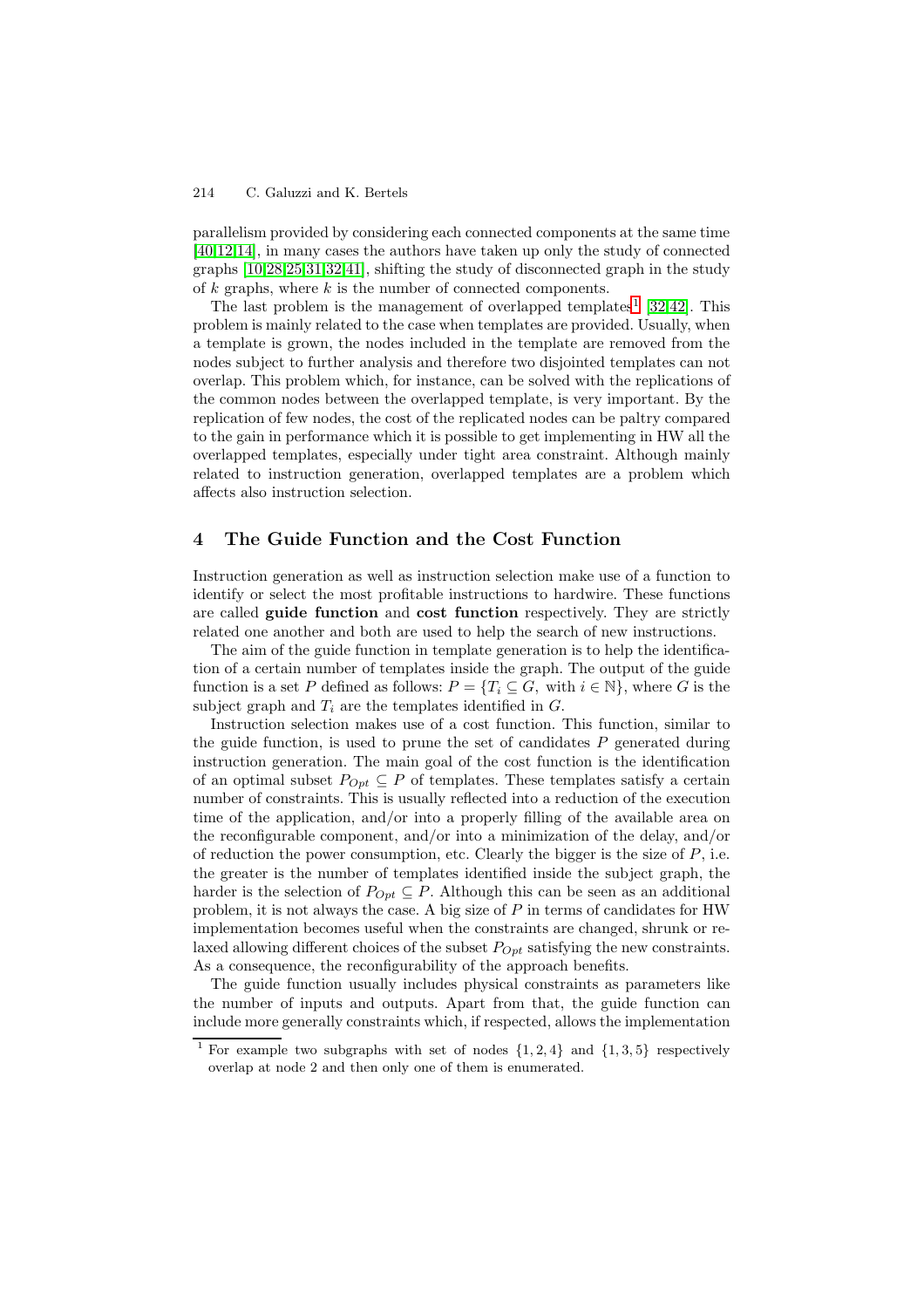in HW. A cost function, however, reduces a big set and leaves those elements which increase performance. The two functions are often considered together since they have a similar use. When the functions are considered independently, a right division of the parameters taken into account by the functions can reduce the complexity of the approach limiting the number of checks. For example [\[12\]](#page-9-12) describes an approach for the generation of convex MIMO operations. The new operations are grown from a single operation/node taken as a seed and the adjacent nodes are evaluated for inclusion in the cluster. Every time a node is analyzed for inclusion in the cluster, the node passes through a triple check: inputs, outputs and convexity. Using this approach to identify convex MISO operations the complexity can be reduced. This because a MISO operation is naturally a convex operation [\[14](#page-10-1)[,43,](#page-11-0)[44\]](#page-11-2) and therefore a check on single outputs of the final cluster naturally implies that the cluster is convex.

The main metrics which usually are all or part of the parameters used by the guide and cost functions are the following :

- **–** number of inputs and outputs, usually related to the type of architecture used. Although limitations on input and output result in reduced performance, many architectures impose severe limitations on the characteristic of the final cluster to implement in HW.
- **–** area, although it is hardly related to the single instructions, each instruction occupies a certain area, hence the total area of the cluster is an important factor;
- **–** execution time, even though not possible to obtain accurate estimates of the system's cycle time in all cases. Therefore cycle count is often used as a substitute for the execution time;
- **–** power consumption.

Usually a subset of the above metrics is used to identify and select an optimal set of new instructions. An exhaustive outline of metrics can be seen in [\[2,](#page-9-2) Chap.4]. One of the main goals when designing an instruction-set is to make the design appropriate for an implementation on many different technologies.

The coming of new technologies, and especially the increased use of reconfigurable technologies in the last decade can therefore lead researchers to think about the design of an instruction-set technology independent and suitable for multiple reuses. Theoretically exact, this concept has to deal with the effective implementation of an instruction-set which includes compilation time, initialization time as well as time for loading and reading parameters from memory or registers. Since these metrics are strictly dependent on the effective implementation, the design of an optimal instruction-set cannot be completely independent of the effective architecture on which it is implemented. Additional metrics can be identified in specific properties that the final cluster has to satisfy, as graph properties (like convexity, a property which guarantees a proper scheduling, etc.). Additional properties can be seen as a metric but in this survey we make a distinction between metrics and graph properties like connection, convexity, etc.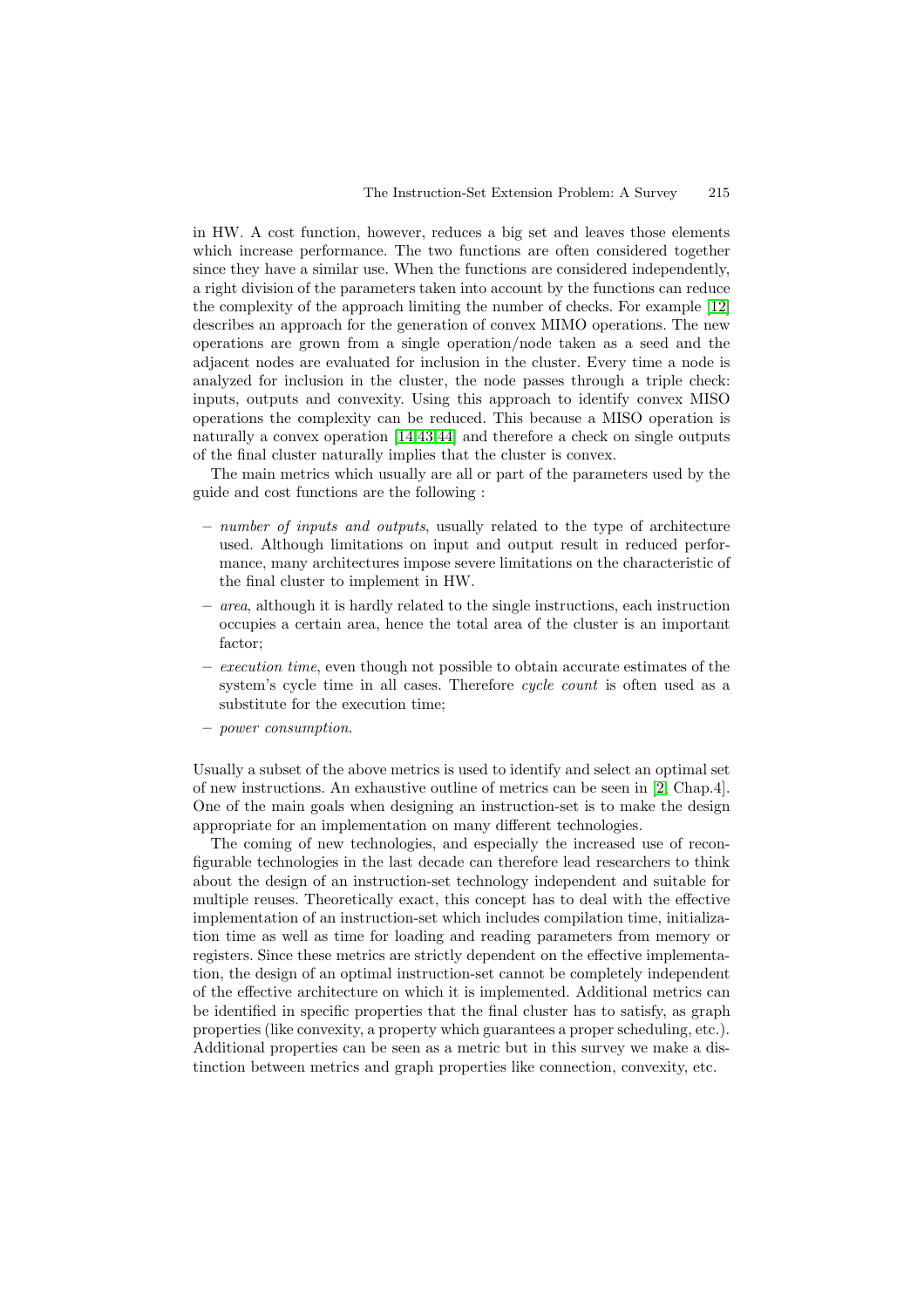## **5 Instruction Selection**

The main goal of instruction selection is the identification of a set of optimal new instructions to hardwire from a superset of candidates generated by the instruction generation step. One of the main problem during the selection of the best candidates is the covering of the design space: exact algorithms can be too expensive in terms of computational cost. Heuristics alone do not guarantee optimality, or even feasibility of the solution. The selection can follow different policies. The elements of  $P_{Opt}^2$  $P_{Opt}^2$  can be selected attempting to minimize the number of distinct templates that are used [\[7\]](#page-9-7), or the number of instances of each template, or the number of nodes left uncovered in the graph [\[45,](#page-11-9)[46\]](#page-11-10), or in such a way that the longest path through the graph should have minimal delay. Other approaches select instructions based on regularity, i.e. the repeated occurrence of certain templates [\[47](#page-11-11)[,48,](#page-11-12)[49,](#page-11-13)[40\]](#page-11-6), or resource sharing [\[50](#page-11-14)[,51\]](#page-11-15), or considering the frequency of execution, or the occurrence of specific nodes [\[11,](#page-9-11)[52\]](#page-11-16). Instruction selection, guided by the cost function, can take one or more of these targets as parameters for an optimal choice of the instructions.

A way to address instruction selection is by using Integer Linear Programming (ILP) and more generally Linear Programming (LP) in combination with efficient LP solver. Basically each instruction is associated to a variable which can have integer value (Integer Linear Programming, ILP), non integer value (Linear Programming, LP), or boolean value (0-1 Linear Programming). The instructions, and then the variables, have to satisfy a certain number of constraints which are expressed with a system of linear inequalities and the optimal solution is the one that maximize or minimize the, so called, objective function. Example of instruction selection by using LP can be seen in [\[53,](#page-11-17)[22](#page-10-8)[,13](#page-10-0)[,14\]](#page-10-1).

A way to solve exactly covering problem is by using dynamic programming or branch-and-bound methods. Exact solutions are proposed in [\[54](#page-11-18)[,55\]](#page-11-19). Clearly a method is efficient if it is possible to prevent the exploration of unsuccessful branches at earlier stages of the search, and this relies on efficient bounding techniques [\[38,](#page-10-23)[39](#page-11-5)[,56](#page-11-20)[,57\]](#page-11-21).

# **6 The Type of Instructions**

Basically, there are two types of clusters that can be identified, based on the number of output values: Multiple Input Single Output (MISO) and Multiple Input Multiple Output (MIMO). Clearly the set of MIMO graphs includes the subset of MISO graphs. We identify these two types of graphs for a specific reason: the sequence of instructions to shift from SW to HW can be seen as a multivalued function: given  $n \geq 1$  input the function produces  $m \geq 1$  outputs:  $(Out_1, ..., Out_m) = f(In_1, ..., In_n)$ , which can be written in a short way using a vector notation as  $Out = f(In)$ .

Accordingly, there are two types of algorithms for instruction set extensions which are briefly presented in this section.

<span id="page-7-0"></span>In case an optimal solution is not feasible,  $P_{Opt}$  contains elements which are *close*to-optimal.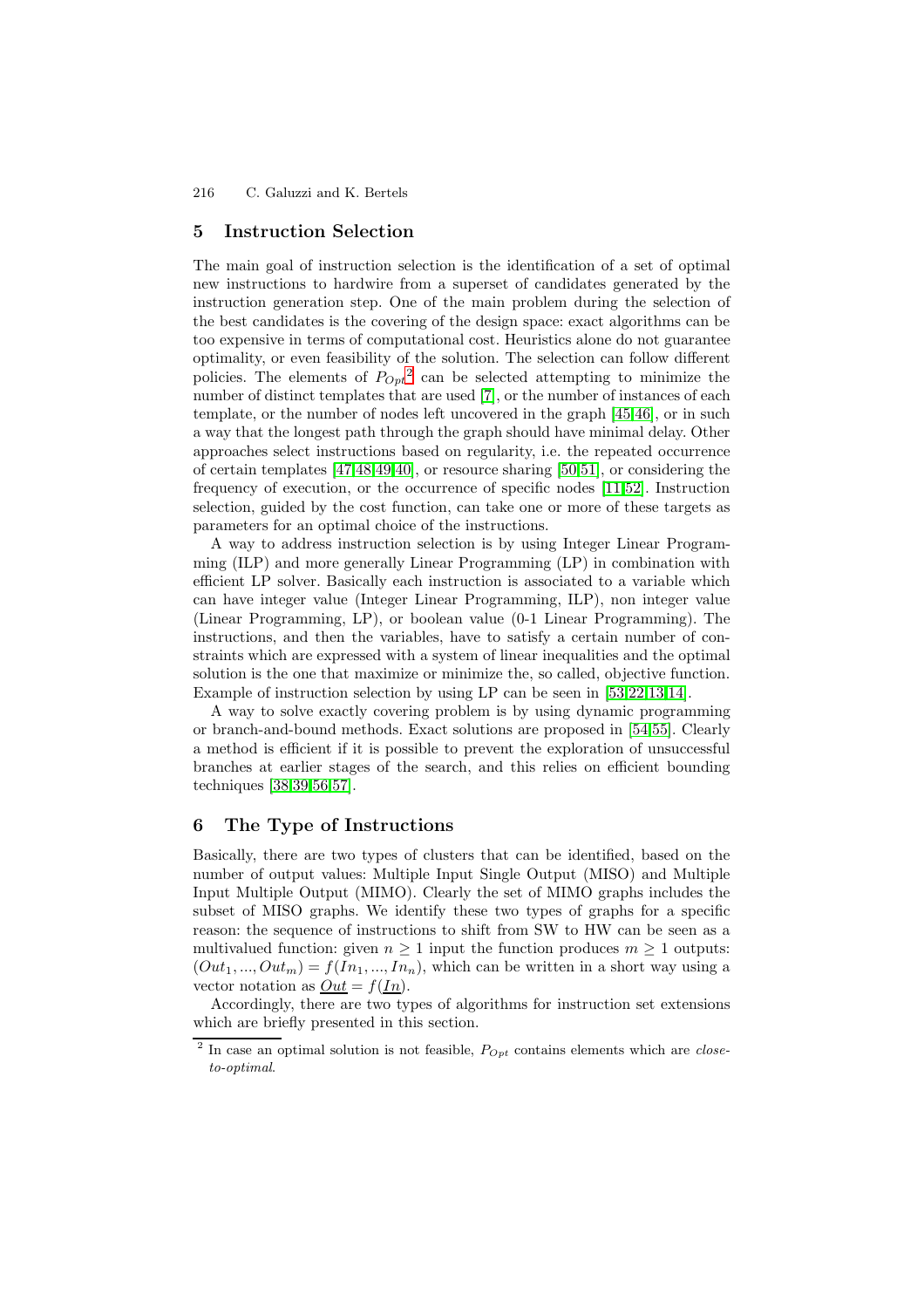For the first one, a representative example is introduced in [\[58,](#page-11-22)[28\]](#page-10-13) which addresses the generation of MISO instructions of maximal size, called MAXMISO. The proposed algorithm exhaustively enumerates all MAXMISOs. Its complexity is linear with the number of nodes. The reported performance improvement is of some processor cycles per newly added instruction. Access to memory, i.e. load/store instructions, are not considered.

The approach presented in [\[32\]](#page-10-17) targets the generation of general MISO instructions. The exponential number of candidate instructions turns into an exponential complexity of the solution in the general case. In consequence, heuristic and additional area constraints are introduced to allow an efficient generation. The difference between the complexity of the two approaches in [\[32,](#page-10-17)[58\]](#page-11-22) is due to the properties of MISOs and MAXMISOs: while the enumeration of the first is similar to the subgraph enumeration problem (which is exponential) the intersection of MAXMISOs is empty and then once a MAXMISO is identified, it is removed generating a linear enumeration of them. A different approach is presented in [\[44\]](#page-11-2) where, with an iterative application of the MAXMISO clustering presented in [\[58\]](#page-11-22), MISO instructions called SUBMAXMISOs are generated with linear complexity in the number of processed elements. The iterative application of this algorithm allows the generation of MISO instructions of smaller size at each iteration when, for instance, tight limitations on the total number of inputs are applied.

The algorithms of second type are more general and provide more significant performance improvements. However they also have exponential complexity. For example, in [\[12\]](#page-9-12) the identification algorithm detects optimal convex MIMO subgraphs based on Input/Output constraints but the computational complexity is exponential. A similar approach described in [\[41\]](#page-11-7) proposes the enumeration of all the instructions based on the number of inputs, outputs, area and convexity. The selection problem is not addressed. Contrary to [\[12\]](#page-9-12) which has scalability issues if the data-flow graph is very large or the micro-architectural constraints are too fine, this approach is quite scalable and can be applied on large dataflow graphs with relaxed micro-architectural constraints. The limitation to only connected instructions has been removed in [\[61\]](#page-11-23), where the authors address the enumeration of the disconnected instructions.

In [\[13\]](#page-10-0) the authors target the identification of convex clusters of operations given input and output constraints. The clusters are identified with a ILP based methodology. The main characteristic is that they iteratively solve ILP problems for each basic block. Additionally, the convexity is verified at each iteration increasing in this way the overall complexity of the approach.

In [\[14\]](#page-10-1) the authors address the generation of convex MIMO operations in a manner similar to [\[13\]](#page-10-0) although the identification of the new instructions is rather different. The authors construct convex MIMO based on MAXMISOs clustering in order to maximally exploit the MAXMISO level parallelism. The main difference between this approach and [\[13\]](#page-10-0) is that the latter iteratively solves ILP problems for each basic block, while the former has one global ILP problem for the entire procedure. Additionally the convexity is addressed differently: in [\[13\]](#page-10-0) the convexity is verified at each iteration, while in [\[14\]](#page-10-1) it is guaranteed by construction.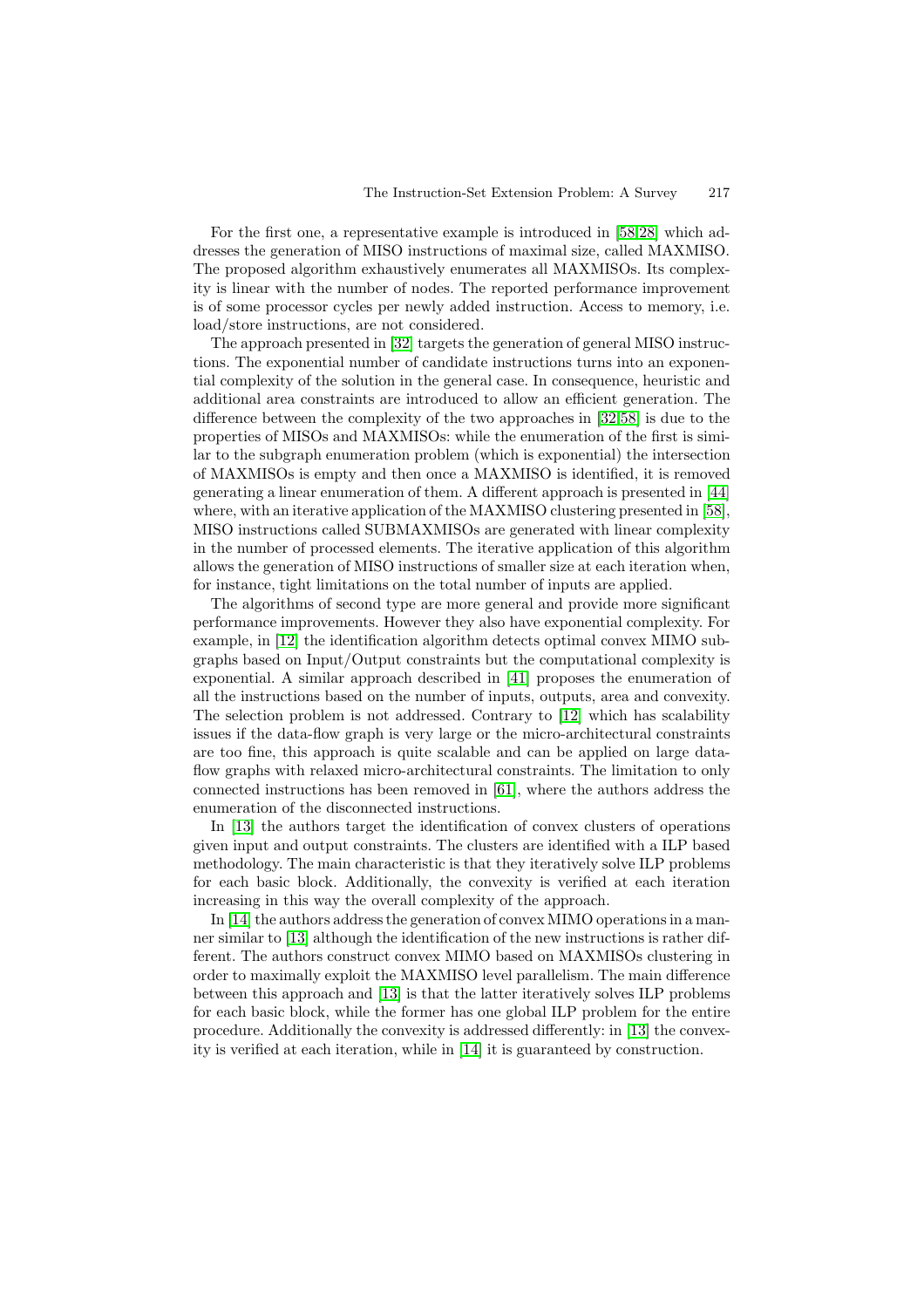An extension of the work in [\[14\]](#page-10-1) is presented in [\[43\]](#page-11-0). In [\[43\]](#page-11-0), the authors present a heuristic of linear complexity which address the generation of convex MIMO instruction. The key difference between the two solutions presented in [\[14\]](#page-10-1) and [\[43\]](#page-11-0) is the combination per levels. Since single MAXMISO execution in HW does not provide huge improvements in performance, the main idea is to combine, per levels, MAXMISOs available at the same level in the reduced graph, into a convex MIMO that is executed as a single instruction in HW where convexity is theoretically guaranteed. The idea of combining MAXMISO per level(s) has been further extended in [\[44,](#page-11-2)[59\]](#page-11-1) where linear complexity algorithms based on the notion of MAXMISO are presented.

# **7 Conclusions**

In this paper, we presented an overview of the Instruction-Set extension problem providing an analysis of all relevant aspects involved in the problem. It compensates the lack of a general view of the problem in the existing literature which only consists of sporadic comparisons that address only a limited number of the issues involved. Additionally, we provided an in-depth analysis of all the subproblems involved. Therefore, our study benefits different kinds of readers ranging from the one simply interested in the issues involved in the problem, to the one interested in advancing the state-of-the-art and needs to know in detail the existing approaches and the open issues.

## <span id="page-9-2"></span><span id="page-9-1"></span><span id="page-9-0"></span>**References**

- 1. Keutzer,: From ASIC to ASIP: The next design discontinuity. In: ICCD 2002 (2002)
- <span id="page-9-3"></span>2. Holmer: Automatic design of computer instruction sets. PhD thesis (1993)
- 3. Huang: Generating instruction sets and microarchitectures from applications. In: ICCAD 1994, (1994)
- <span id="page-9-4"></span>4. Huang: Synthesis of instruction sets for pipelined microprocessors. In: DAC 1994, (1994)
- <span id="page-9-5"></span>5. Van Praet: Instruction set definition and instruction selection for ASIPs. In: ISSS 1994, (1994)
- <span id="page-9-6"></span>6. Liem: Instruction-set matching and selection for DSP and ASIP code generation. In: ED & TC 1994, (1994)
- <span id="page-9-7"></span>7. Choi,: Synthesis of application specific instructions for embedded DSP software. IEEE Trans. on Comp. 48(6), 603–614 (1999)
- <span id="page-9-8"></span>8. Faraboschi,: LX: a technology platform for customizable VLIW embedded processing. ACM SIGARCH Computer Architecture News, Special Issue. In: Proceedings of the 27th annual international symposium on Computer architecture (ISCA 2000) 28(2), 203–213 (2003)
- <span id="page-9-9"></span>9. Wang: Hardware/software instruction set configurability for System-on-Chip processors. In: DAC 2001 (2001)
- <span id="page-9-10"></span>10. Arnold: Designing domain-specific processors. In: CODES 2001(2001)
- <span id="page-9-11"></span>11. Kastner,: Instruction generation for hybrid reconfigurable systems. ACM TO-DAES 7(4), 605–627 (2002)
- <span id="page-9-12"></span>12. Atasu: Automatic application-specific instruction-set extensions under microarchitectural constraints. In: DAC 2003 (2003)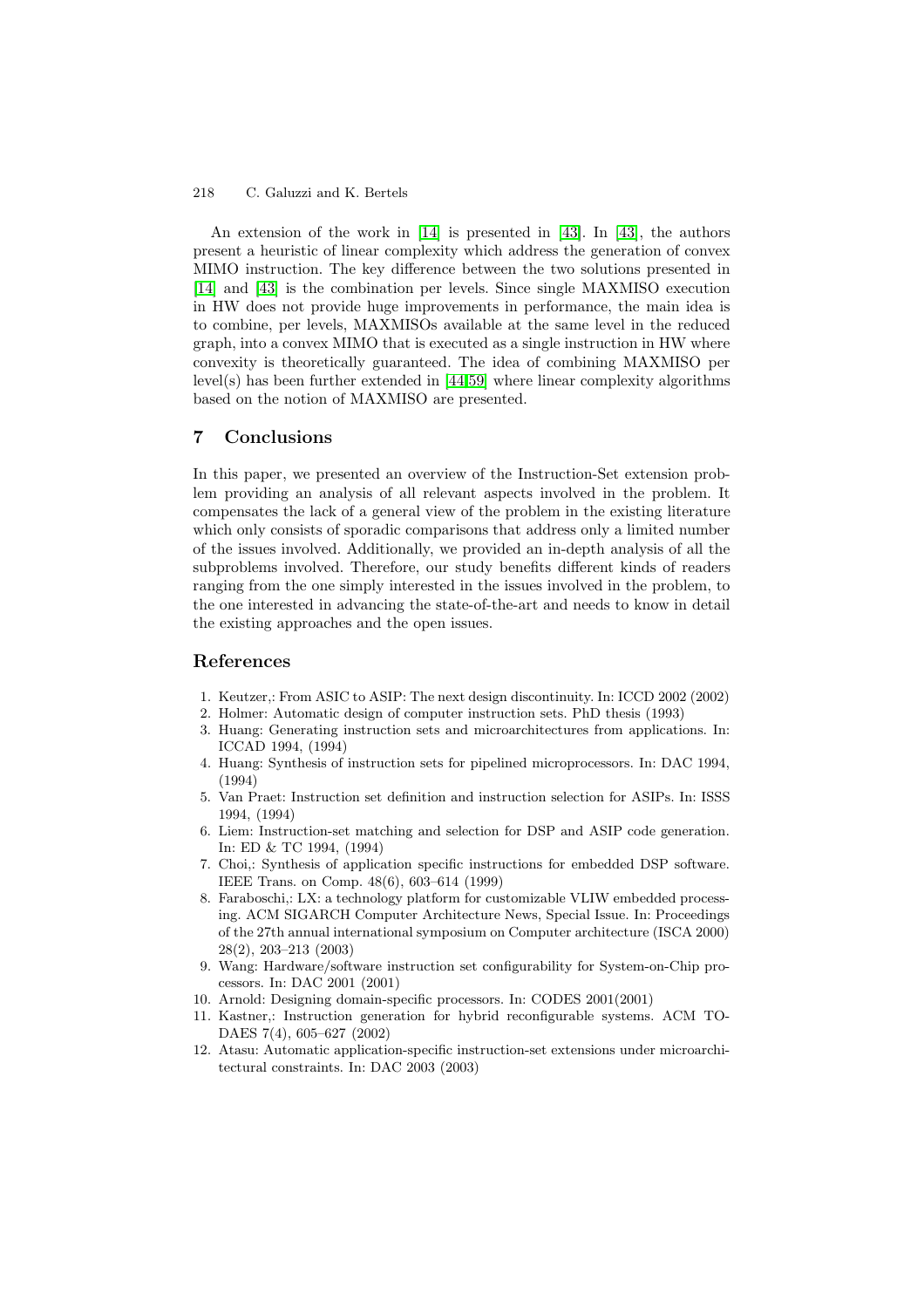- <span id="page-10-0"></span>13. Atasu: An integer linear programming approach for identifying instruction-set extensions. In: CODES+ISSS 2005 (2005)
- <span id="page-10-1"></span>14. Galuzzi: Automatic selection of application-specific instruction-set extensions. In: CODES+ISSS 2006 (2006)
- <span id="page-10-2"></span>15. Alomary: A hardware/software codesign partitioner for ASIP design. In: ICECS 1996 (1996)
- 16. Athanas,: Processor reconfiguration through instruction-set metamorphosis. IEEE Computer 26(3), 11–18 (1993)
- <span id="page-10-4"></span><span id="page-10-3"></span>17. Razdan: PRISC software acceleration techniques. In: ICCS 1994 (1994)
- <span id="page-10-5"></span>18. Wirthlin: DISC: The dynamic instruction set computer. In: FPGAs for Fast Board Devel. and Reconf. Comp. vol. 2607, pp. 92–103 (1995)
- 19. Geurts: Synthesis of Accelerator Data Paths for High-Throughput Signal Processing Applications. PhD thesis (1995)
- <span id="page-10-6"></span>20. Geurts,: Accelerator Data-Path Synthesis for High-Throughput Signal Processing Applications. Kluwer Academic Publishers, Norwell (1997)
- <span id="page-10-7"></span>21. Hauser: GARP: a mips processor with a reconfigurable coprocessor. In: FCCM 1997 (1997)
- <span id="page-10-8"></span>22. Niemann: Hardware/software partitioning using integer programming. In: EDTC 1996 (1996)
- <span id="page-10-9"></span>23. Niemann,: An algorithm for hardware/software partitioning using mixed integer linear programming. ACM TODAES, Special Issue: Partitioning Methods for Embedded Systems 2(2), 165–193 (1997)
- <span id="page-10-11"></span><span id="page-10-10"></span>24. De Micheli,: Hardware/software co-design. Proc. of IEEE 85(3), 349–365 (1997)
- 25. Baleani, Sangiovanni-Vincentelli, A.: HW/SW partitioning and code generation of embedded control applications on a reconfigurable architecture platform. In: CODES 2002 (2002)
- <span id="page-10-12"></span>26. Arató: Hardware-software partitioning in embedded system design. In: WISP 2003 (2003)
- <span id="page-10-13"></span>27. Gschwind: Instruction set selection for ASIP design. In: CCODES 1999 (1999)
- 28. Pozzi: Automatic topology-based identification of instruction-set extensions for embedded processors. Technical Report CS 01/377, EPFL, DI-LAP, Lausanne (December 2001)
- <span id="page-10-14"></span>29. Clark: Automatically generating custom instruction set extensions. In: WASP 2002 (2002)
- <span id="page-10-15"></span>30. Peymandoust: Automatic instruction set extension and utilization for embedded processors. In: ASAP (2003)
- <span id="page-10-16"></span>31. Clark,: Processor acceleration through automated instruction set customization. In: MICRO 36
- <span id="page-10-17"></span>32. Cong: Application-specific instruction generation for configurable processor architectures. In: FPGA 2004 (2004)
- <span id="page-10-19"></span><span id="page-10-18"></span>33. Rao, S.: Partitioning by regularity extraction. In: DAC 1992 (1992)
- 34. Arnold: Automatic detection of recurring operation patterns. In: CODES 1999 (1999)
- <span id="page-10-20"></span>35. Kastner: Instruction generation for hybrid reconfigurable systems. In: ICCAD 2001 (2001)
- <span id="page-10-21"></span>36. Fortin: The graph isomorphism problem. Technical Report TR 96-20, Department of Computing Science, University of Alberta, Canada (July 1996)
- <span id="page-10-22"></span>37. Chen,: Graph isomorphism and identification matrices: Parallel algorithms. IEEE Trans. on Paral. and Distr. Systems 7(3), 308–319 (1996)
- <span id="page-10-23"></span>38. Coudert: New ideas for solving covering problems. In: DAC 1995 (1995)